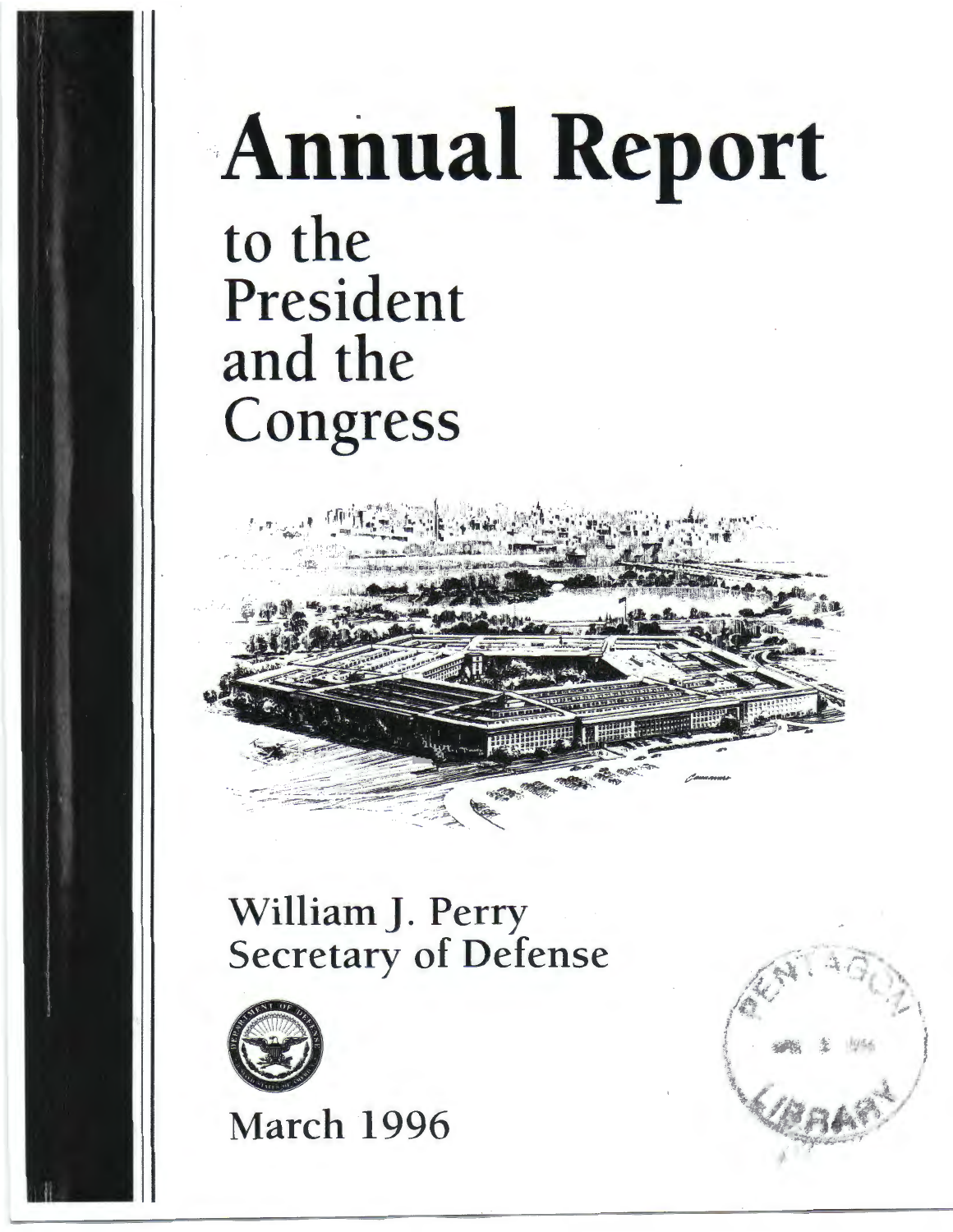### **NATIONAL SECURITY AND THE LAW OF THE SEA CONVENTION**

On October 7, 1994, the President transmitted the UN Law of the Sea (LOS) Convention, with its Deep Seabed Mining Implementing Agreement, to the Senate for advice and consent. DoD has long supported the United States becoming a party to the Convention, provided U.S. concerns with deep seabed mining provisions could be adequately addressed. The Deep Seabed Mining Implementing Agreement of July 1994 removed those concerns and cleared the way for U.S. acceptance of the entire Convention, which is of major strategic and economic importance to the United States.

Clearly, the United States is and will continue to be a global power with global interests. Protecting these interests requires U.S. security commitments around the globe and, when U.S. interests are threatened, a willingness to use American military power. Key pillars in the effective use of this power are the mobility, presence, and readiness of U.S. armed forces. This is where the LOS Convention is so important.

First, mobility. To be effective, U.S. armed forces must be where required, when required. They must be capable of moving within and between areas of operations in times of developing crises. To carry out assigned missions, U.S. naval units are continuing to experience a brisk operational tempo. For example, on any given day, about 50 percent of U.S. Navy ships are at sea; about 30 percent are deployed in the Adriatic, Mediterranean, Red Sea, Persian Gulf, and Western Pacific.

As naval and air forces move within and between areas of operations, they must pass through critical choke points. Additionally, U.S. naval forces may have to pass through the territorial seas of one or more coastal States. The Convention plays a crucial role in enabling the United States to achieve the necessary mobility and operational flexibility by providing the assurance that key lines of communication and operating areas will remain open as a matter of international legal right, principally through the rights of transit passage and innocent passage.

Under transit passage, ships and aircraft may transit through international straits freely in the normal mode, without prior notice or authorization. This means that submarines may transit submerged and aircraft may overfly without filing flight plans or obtaining diplomatic clearance. Units also may transit in a manner necessary for the security of the unit or the force, such as formation steaming, launch and recovery of aircraft, and flight operations, consistent with sound navigational practices.

Also important for the Defense Department's operational needs is the right of innocent passage, which provides that all ships, including warships, regardless of cargo, armament or means of propulsion may, as a matter of right, pass through the territorial sea of a foreign sovereign, without prior notice or authorization.

Second, presence. Under the National Security Strategy, a significant portion of U.S. forces are forward deployed or stationed in key overseas regions in peacetime. Their presence deters aggression, demonstrates U.S. commitment to allies and friends, underwrites regional stability, gains familiarity with overseas operating environments, promotes joint and combined training, and provides initial capabilities for timely response to crises. The importance of overseas presence was demonstrated in October 1994 when Iraqi Republican Guard divisions began significant movements towards the border with Kuwait. U.S. forces deployed in the area, augmented by the timely arrival of additional air, naval, and land forces, combined to provide a credible deterrent to the threat of Iraqi aggression. The augmented forces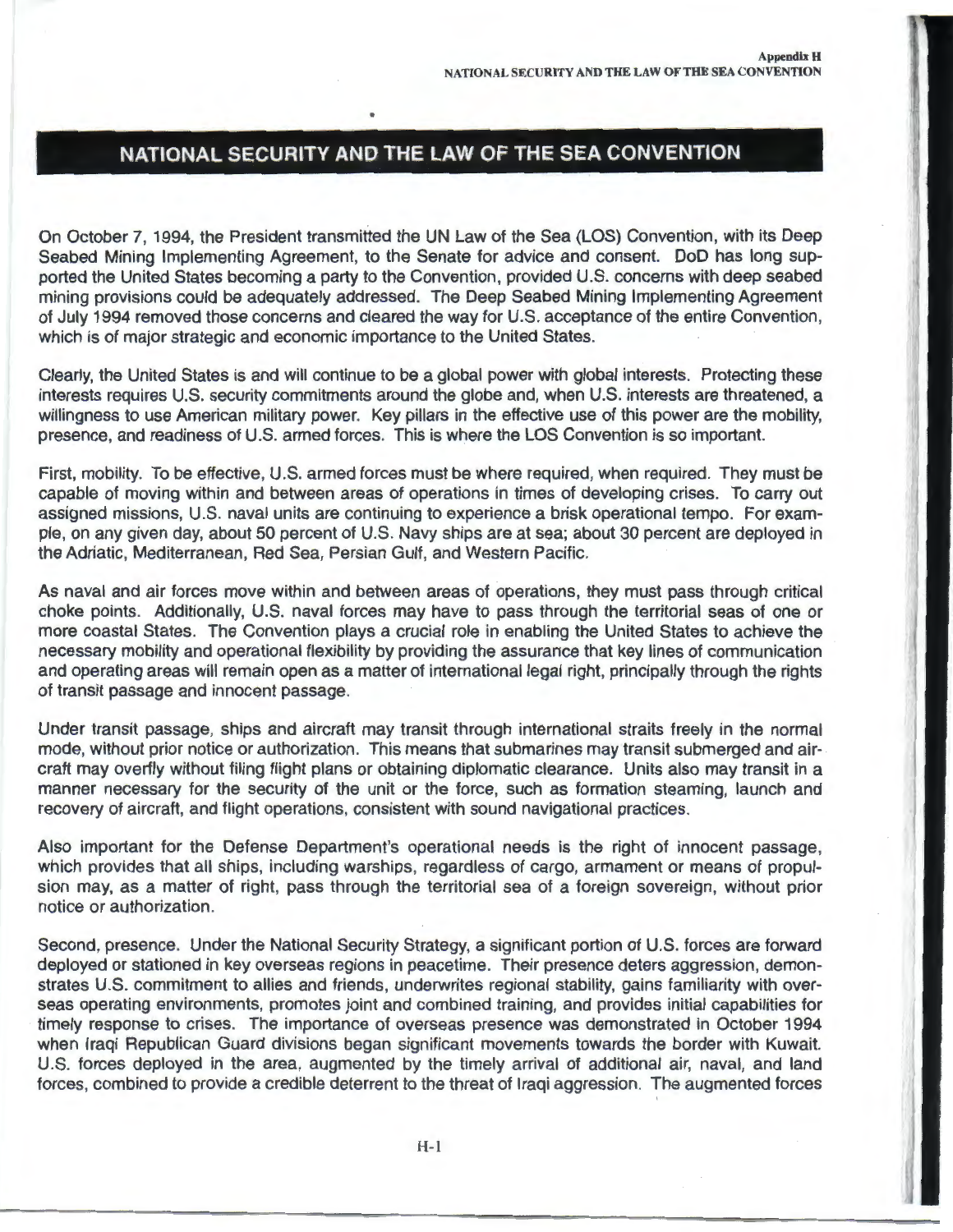#### **Appendix H** NATIONAL SECURITY AND THE LAW OF THE SEA CONVENTION

included the USS George Washington battle group and embarked air wing, deployed in the Mediterranean, which entered the Red Sea enroute the Persian Gulf less than two days after the request for additional forces was made by Commander in Chief, U.S. Central Command. Maritime Prepositioned Ships (MPS) based at Diego Garcia and U.S. Army prepositioning ships located in the Western Pacific and Indian Ocean proceeded to the Gulf as well.

In addition to its provisions on passage, the Convention strengthens U.S. ability to operate in these forward areas by providing agreed rules on delimitation of maritime zones, by preserving high seas freedoms of navigation and overflight seaward of the 12 nautical mile territorial sea, and by recognizing the special nature of military ships and aircraft in reaffirming the doctrine of sovereign immunity.

Third, readiness. The Department's first priority is to maintain U.S. military forces ready to fight. Forces ready to fight means an appropriate force structure, modern equipment, maintenance and logistics support, and trained and motivated personnel. In this regard, the LOS Convention is important because it provides a necessary condition to achieve readiness, that is, the right to conduct military activities, such as task force maneuvering, flight operations, military surveys and exercises, and ordnance testing and firing, in all ocean areas beyond other coastal States' territorial seas. Of course, these activities must be - and are - conducted with due regard for the rights of other nations, the safe conduct and operation of other ships and aircraft, and protecting the ocean environment.

In addition to supporting mobility, presence, and readiness objectives, the Convention addresses other important interests that impact U.S. national security. First, the Convention provides a comprehensive approach to marine environmental protection. Importantly, it recognizes the delicate balance that exists between protecting and preserving the marine environment and other competing interests, and provides a balanced framework for addressing issues essential to promoting improvement in the health of the world's oceans. Second, the Convention recognizes sovereign rights for the purpose of conserving and managing marine resources within the 200 nautical mile Exclusive Economic Zone (EEZs). These provisions result in a most substantial benefit to the United States because the United States has one of the largest and richest EEZs in the world. Thus, the Convention will enable the United States to explore, exploit, conserve, and manage these important resources.

The negotiation of the Convention was a decade-long effort that meets the competing interests of coastal States and maritime States. The United States, having both coastal and maritime interests, has long felt that the balance struck by the Convention is a most favorable one. The Convention will serve as a benchmark for the United States and other maritime powers to convince states to roll back excessive claims, provide an unequivocal basis for U.S. assertion of freedom of navigation rights that could be compromised by such excessive claims and, perhaps more importantly, to keep in check the natural desire by coastal States to extend their sovereignty over offshore areas through the type of increased regulation which would be inimical to U.S. navigation and overflight rights.

The Law of the Sea Convention is gaining more and more importance in maintaining the balance between coastal State and maritime State interests. This presents many opportunities for the United States, if it participates in the process to make sure its interests are protected. More and more work in this arena will be done at international fora, such as the International Maritime Organization, where national delegations will consider proposed international regulations implementing parts of the LOS Convention that impact U.S. security and vital commercial interests. In the past, the United States has been effective in representing and gaining support for policies that are in its best interest. However, the United States risks losing its ability to speak with authority in the international arena if it fails to join the Convention.